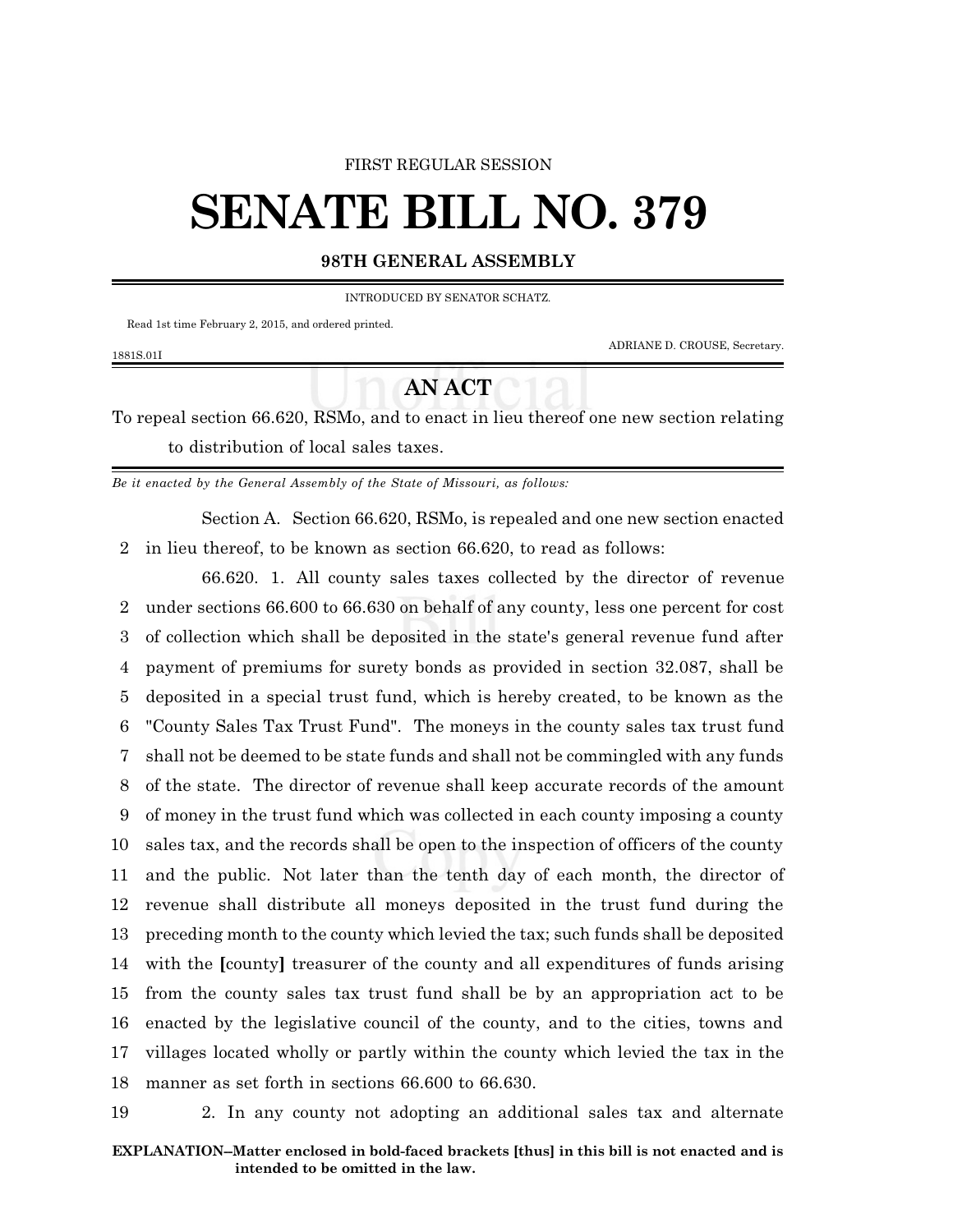distribution system as provided in section 67.581, for the purposes of distributing the county sales tax, the county shall be divided into two groups, "Group A" and "Group B". Group A shall consist of all cities, towns and villages which are located wholly or partly within the county which levied the tax and which had a city sales tax in effect under the provisions of sections 94.500 to 94.550 on the day prior to the adoption of the county sales tax ordinance, except that beginning January 1, 1980, group A shall consist of all cities, towns and villages which are located wholly or partly within the county which levied the tax and which had a city sales tax approved by the voters of such city under the provisions of sections 94.500 to 94.550 on the day prior to the effective date of the county sales tax. For the purposes of determining the location of consummation of sales for distribution of funds to cities, towns and villages in group A, the boundaries of any such city, town or village shall be the boundary of that city, town or village as it existed on March 19, 1984. Group B shall consist of all cities, towns and villages which are located wholly or partly within the county which levied the tax and which did not have a city sales tax in effect under the provisions of sections 94.500 to 94.550 on the day prior to the adoption of the county sales tax ordinance, and shall also include all unincorporated areas of the county which levied the tax; except that, beginning January 1, 1980, group B shall consist of all cities, towns and villages which are located wholly or partly within the county which levied the tax and which did not have a city sales tax approved by the voters of such city under the provisions of sections 94.500 to 94.550 on the day prior to the effective date of the county sales tax and shall also include all unincorporated areas of the county which levied the tax.

 3. Until January 1, 1994, the director of revenue shall distribute to the cities, towns and villages in group A the taxes based on the location in which the sales were deemed consummated under section 66.630 and subsection 12 of section 32.087. Except for distribution governed by section 66.630, after deducting the distribution to the cities, towns and villages in group A, the director of revenue shall distribute the remaining funds in the county sales tax trust fund to the cities, towns and villages and the county in group B as follows: To the county which levied the tax, a percentage of the distributable revenue equal to the percentage ratio that the population of the unincorporated areas of the county bears to the total population of group B; and to each city, town or village in group B located wholly within the taxing county, a percentage of the distributable revenue equal to the percentage ratio that the population of such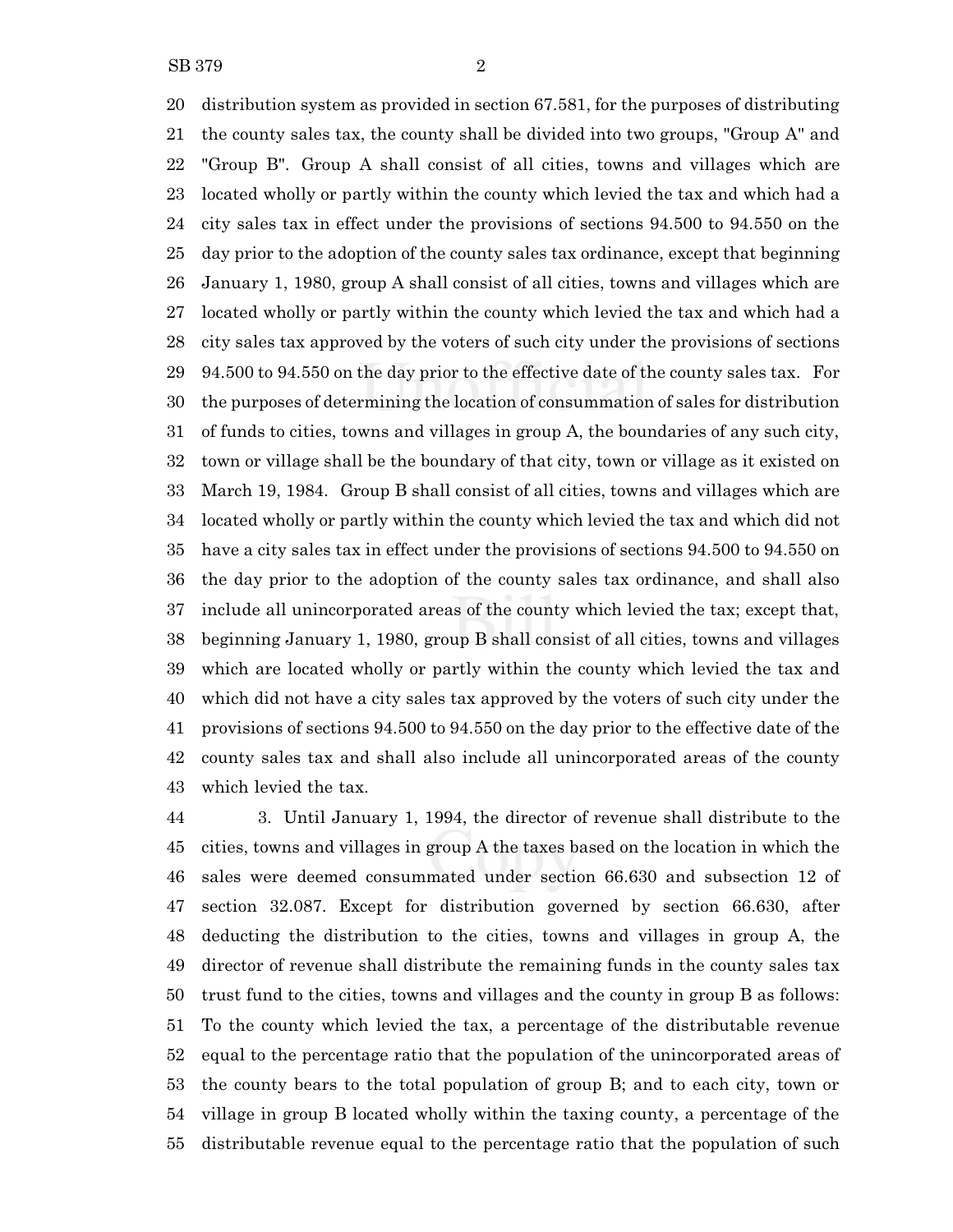city, town or village bears to the total population of group B; and to each city, town or village located partly within the taxing county, a percentage of the distributable revenue equal to the percentage ratio that the population of that part of the city, town or village located within the taxing county bears to the total population of group B.

 4. From **[**and after**]** January 1, 1994, **until December 31, 2015,** the director of revenue shall distribute to the cities, towns and villages in group A a portion of the taxes based on the location in which the sales were deemed consummated under section 66.630 and subsection 12 of section 32.087 in accordance with the formula described in this subsection. After deducting the distribution to the cities, towns and villages in group A, the director of revenue shall distribute funds in the county sales tax trust fund to the cities, towns and villages and the county in group B as follows: To the county which levied the tax, ten percent multiplied by the percentage of the population of unincorporated county which has been annexed or incorporated since April 1, 1993, multiplied by the total of all sales tax revenues countywide, and a percentage of the remaining distributable revenue equal to the percentage ratio that the population of unincorporated areas of the county bears to the total population of group B; and to each city, town or village in group B located wholly within the taxing county, a percentage of the remaining distributable revenue equal to the percentage ratio that the population of such city, town or village bears to the total population of group B; and to each city, town or village located partly within the taxing county, a percentage of the remaining distributable revenue equal to the percentage ratio that the population of that part of the city, town or village located within the taxing county bears to the total population of group B.

 5. **(1) From and after January 1, 2016, the director of revenue shall distribute to the cities, towns, and villages in group A a portion of the taxes based on the location in which the sales were deemed consummated under section 66.630 and subsection 12 of section 32.087, in accordance with the formula described in this subsection. After deducting the distribution to the cities, towns, and villages in group A, the director of revenue shall distribute funds in the county sales tax trust fund to the cities, towns, and villages, and the county in group B as follows: to the county which levied the tax, ten percent multiplied by the percentage of the population of unincorporated county which has been annexed or incorporated since April 1, 1993, multiplied by the**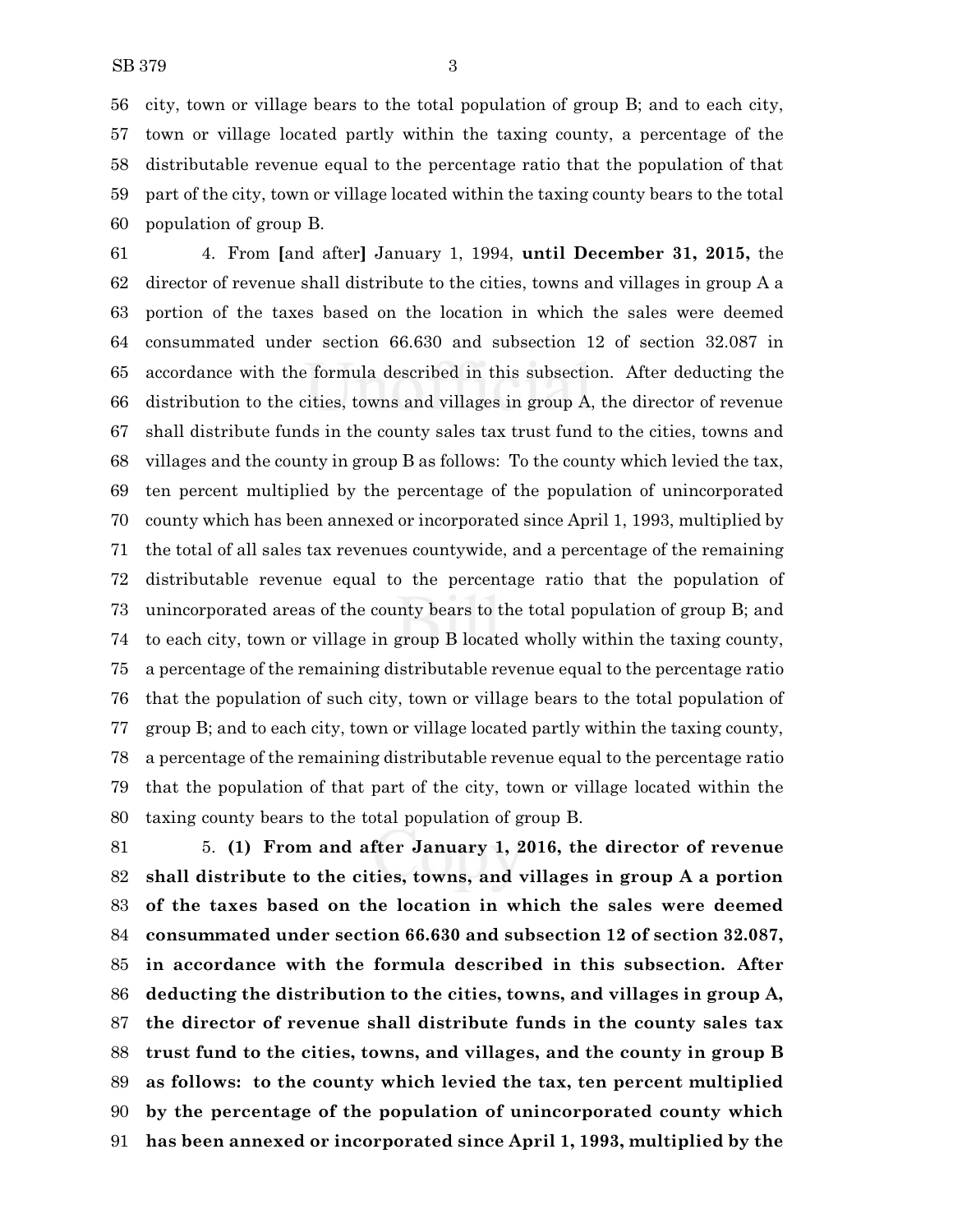**total of all sales tax revenues countywide, and a percentage of the remaining distributable revenue equal to the percentage ratio that the population of unincorporated areas of the county bears to the total population of group B as adjusted such that no city, town, or village in group B shall receive a distribution that is less than fifty percent of the amount of taxes generated within such city, town, or village based on the location in which the sales were deemed consummated under section 66.630 and subsection 12 of section 32.087; and to each city, town, or village in group B located wholly within the taxing county, a percentage of the remaining distributable revenue equal to the percentage ratio that the population of such city, town, or village bears to the total population of group B, as adjusted such that no city, town, or village in group B shall receive a distribution that is less than fifty percent of the amount of taxes generated within such city, town, or village based on the location in which the sales were deemed consummated under section 66.630 and subsection 12 of section 32.087; and to each city, town, or village located partly within the taxing county, a percentage of the remaining distributable revenue equal to the percentage ratio that the population of that part of the city, town, or village located within the taxing county bears to the total population of group B, as adjusted such that no city, town, or village in group B shall receive a distribution that is less than fifty percent of the amount of taxes generated within such city, town, or village based on the location in which the sales were deemed consummated under section 66.630 and subsection 12 of section 32.087.**

 **(2) For purposes of making any adjustment required by this subsection, the director of revenue shall, prior to any distribution to the county or to each city, town, or village in group B located wholly or partly within the taxing county, identify each city, town, or village in group B located wholly or partly within the taxing county that would receive a distribution that is less than fifty percent of the amount of taxes generated within such city, town, or village based on the location in which the sales were deemed consummated under section 66.630 and subsection 12 of section 32.087 if no adjustments were made and calculate the difference between the amount that the distribution to each such city, town, or village would have been without any adjustment and the amount that equals fifty percent of the amount of**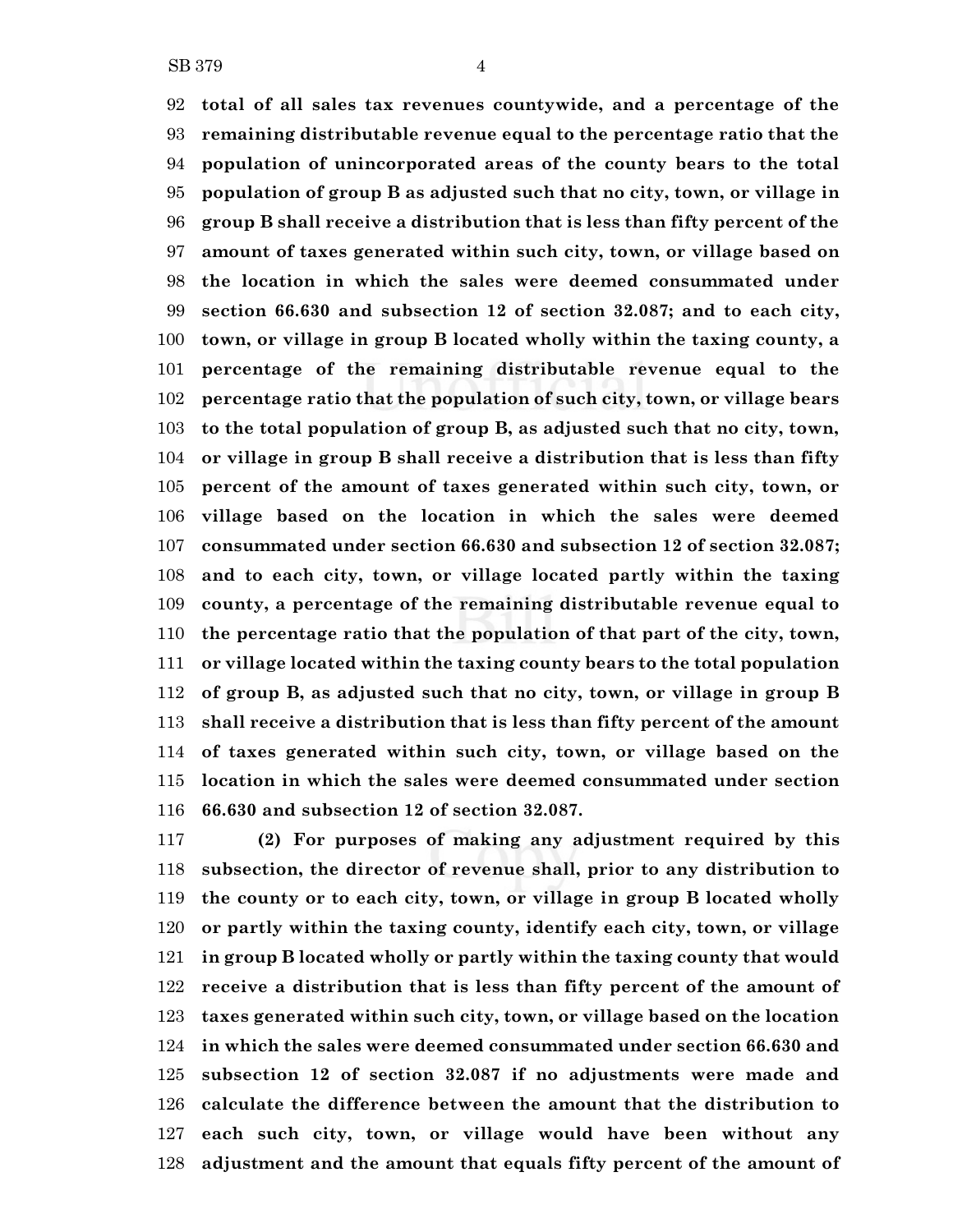**taxes generated within such city, town, or village based on the location in which the sales were deemed consummated under section 66.630 and subsection 12 of section 32.087. The director of revenue shall then deduct the amount of such difference from the remaining distributable revenue and distribute the amount of such difference to each such city, town, or village that would otherwise have received a distribution that is less than fifty percent of the amount of taxes generated within such city, town, or village based on the location in which the sales were deemed consummated under section 66.630 and subsection 12 of section 32.087 if no adjustment were made. Thereafter, the director of revenue shall distribute the remaining distributable revenue, as adjusted, to the county and to each city, town, or village in group B located wholly or partly within the taxing county in the manner provided in this subsection.**

 **(3) For purposes of this subsection, if a city, town, or village is partly in group A and partly in group B, the director of revenue shall calculate fifty percent of the amount of taxes generated within such city, town, or village based on the location in which the sales were deemed consummated under section 66.630 and subsection 12 of section 32.087 by multiplying fifty percent by the amount of all county sales taxes collected by the director of revenue under sections 66.600 to 66.630, less one percent for cost of collection, that are generated within such city, town, or village based on the location in which the sales were deemed consummated under section 66.630 and subsection 12 of section 32.087, regardless of whether such taxes are deemed consummated in group A or group B.**

 **6.** (1) For purposes of administering the distribution formula of **[**subsection**] subsections** 4 **and 5** of this section, the revenues arising each year from sales occurring within each group A city, town or village shall be distributed as follows: Until such revenues reach the adjusted county average, as hereinafter defined, there shall be distributed to the city, town or village all of such revenues reduced by the percentage which is equal to ten percent multiplied by the percentage of the population of unincorporated county which has been annexed or incorporated after April 1, 1993; and once revenues exceed the adjusted county average, total revenues shall be shared in accordance with the redistribution formula as defined in this subsection.

(2) For purposes of this subsection, the "adjusted county average" is the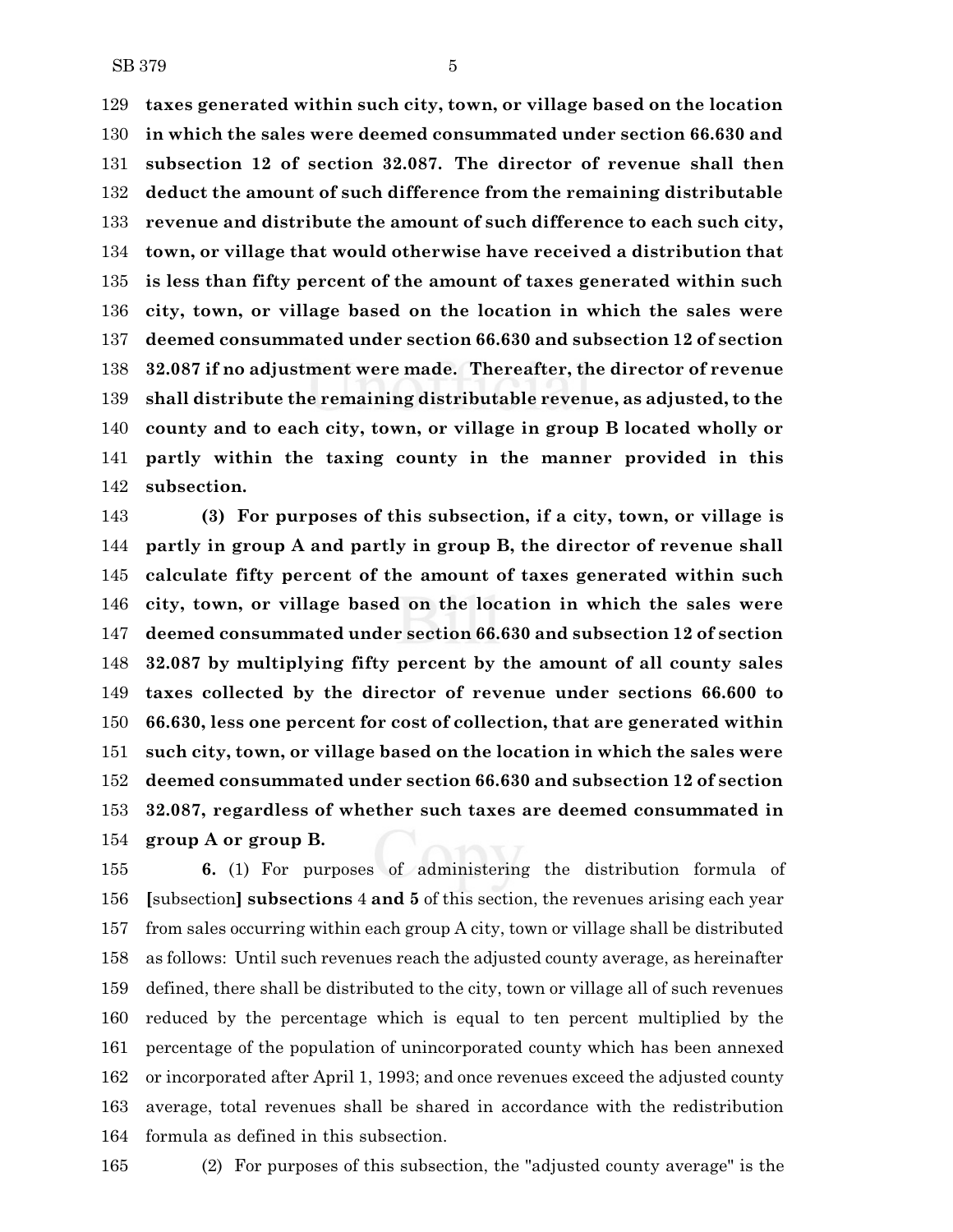per capita countywide average of all sales tax distributions during the prior calendar year reduced by the percentage which is equal to ten percent multiplied by the percentage of the population of unincorporated county which has been annexed or incorporated after April 1, 1993; the "redistribution formula" is as follows: During 1994, each group A city, town and village shall receive that portion of the revenues arising from sales occurring within the municipality that remains after deducting therefrom an amount equal to the cumulative sales tax revenues arising from sales within the municipality multiplied by the percentage which is the sum of ten percent multiplied by the percentage of the population of unincorporated county which has been annexed or incorporated after April 1, 1993, and the percentage, if greater than zero, equal to the product of 8.5 multiplied by the logarithm (to base 10) of the product of 0.035 multiplied by the total of cumulative per capita sales taxes arising from sales within the municipality less the adjusted county average. During 1995, each group A city, town and village shall receive that portion of the revenues arising from sales occurring within the municipality that remains after deducting therefrom an amount equal to the cumulative sales tax revenues arising from sales within the municipality multiplied by the percentage which is the sum of ten percent multiplied by the percentage of the population of unincorporated county which has been annexed or incorporated after April 1, 1993, and the percentage, if greater than zero, equal to the product of seventeen multiplied by the logarithm (to base 10) of the product of 0.035 multiplied by the total of cumulative per capita sales taxes arising from sales within the municipality less the adjusted county average. From January 1, 1996, until January 1, 2000, each group A city, town and village shall receive that portion of the revenues arising from sales occurring within the municipality that remains after deducting therefrom an amount equal to the cumulative sales tax revenues arising from sales within the municipality multiplied by the percentage which is the sum of ten percent multiplied by the percentage of the population of unincorporated county which has been annexed or incorporated after April 1, 1993, and the percentage, if greater than zero, equal to the product of 25.5 multiplied by the logarithm (to base 10) of the product of 0.035 multiplied by the total of cumulative per capita sales taxes arising from sales within the municipality less the adjusted county average. From and after January 1, 2000, the distribution formula covering the period from January 1, 1996, until January 1, 2000, shall continue to apply, except that the percentage computed for sales arising within the municipalities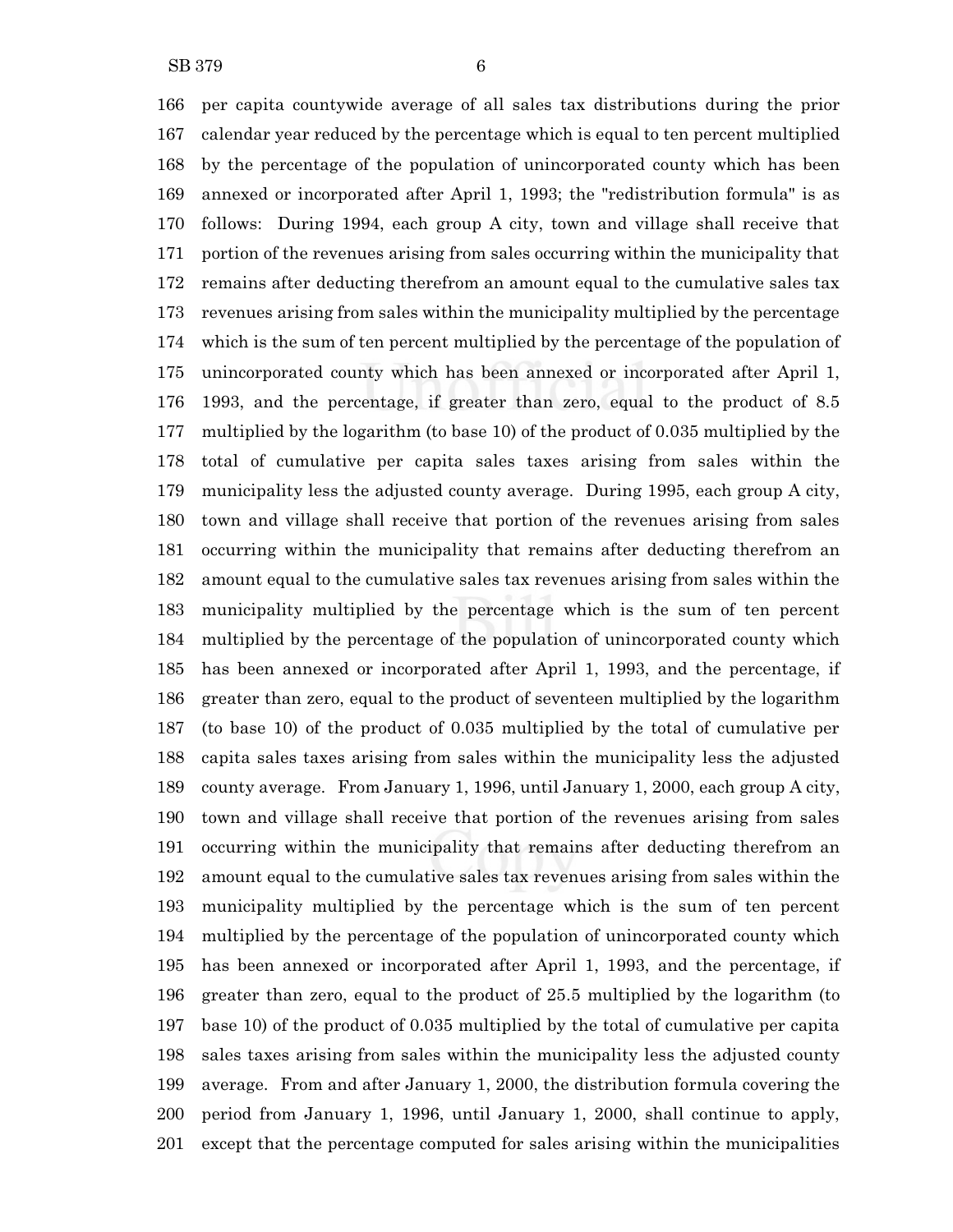shall be not less than 7.5 percent for municipalities within which sales tax revenues exceed the adjusted county average, nor less than 12.5 percent for municipalities within which sales tax revenues exceed the adjusted county average by at least twenty-five percent.

 (3) For purposes of applying the redistribution formula to a municipality which is partly within the county levying the tax, the distribution shall be calculated alternately for the municipality as a whole, except that the factor for annexed portion of the county shall not be applied to the portion of the municipality which is not within the county levying the tax, and for the portion of the municipality within the county levying the tax. Whichever calculation results in the larger distribution to the municipality shall be used.

 (4) Notwithstanding any other provision of this section, the fifty percent of additional sales taxes as described in section 99.845 arising from economic activities within the area of a redevelopment project established after July 12, 1990, pursuant to sections 99.800 to 99.865, while tax increment financing remains in effect shall be deducted from all calculations of countywide sales taxes, shall be distributed directly to the municipality involved, and shall be disregarded in calculating the amounts distributed or distributable to the municipality. Further, any agreement, contract or covenant entered into prior to July 12, 1990, between a municipality and any other political subdivision which provides for an appropriation of incremental sales tax revenues to the special allocation fund of a tax increment financing project while tax increment financing remains in effect shall continue to be in full force and effect and the sales taxes so appropriated shall be deducted from all calculations of countywide sales taxes, shall be distributed directly to the municipality involved, and shall be disregarded in calculating the amounts distributed or distributable to the municipality. In addition, and notwithstanding any other provision of this chapter to the contrary, economic development funds shall be distributed in full to the municipality in which the sales producing them were deemed consummated. Additionally, economic development funds shall be deducted from all calculations of countywide sales taxes and shall be disregarded in calculating the amounts distributed or distributable to the municipality. As used in this subdivision, the term "economic development funds" means the amount of sales tax revenue generated in any fiscal year by projects authorized pursuant to chapter 99 or chapter 100 in connection with which such sales tax revenue was pledged as security for, or was guaranteed by a developer to be sufficient to pay,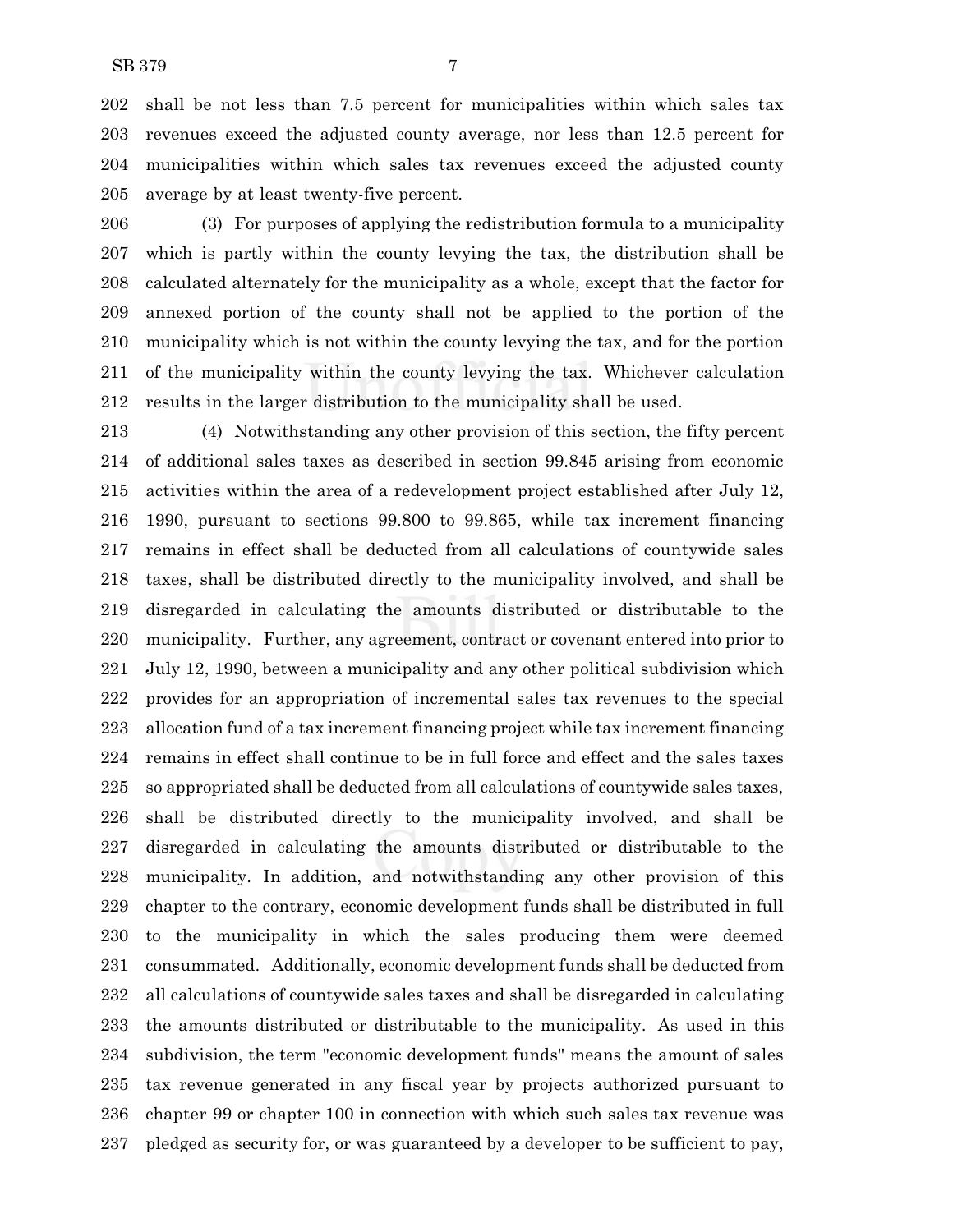outstanding obligations under any agreement authorized by chapter 100, entered into or adopted prior to September 1, 1993, between a municipality and another public body. The cumulative amount of economic development funds allowed under this provision shall not exceed the total amount necessary to amortize the obligations involved.

 **[**6.**] 7.** If the qualified voters of any city, town or village vote to change or alter its boundaries by annexing any unincorporated territory included in group B or if the qualified voters of one or more city, town or village in group A and the qualified voters of one or more city, town or village in group B vote to consolidate, the area annexed or the area consolidated which had been a part of group B shall remain a part of group B after annexation or consolidation. After the effective date of the annexation or consolidation, the annexing or consolidated city, town or village shall receive a percentage of the group B distributable revenue equal to the percentage ratio that the population of the annexed or consolidated area bears to the total population of group B and such annexed area shall not be classified as unincorporated area for determination of the percentage allocable to the county. If the qualified voters of any two or more cities, towns or villages in group A each vote to consolidate such cities, towns or villages, then such consolidated cities, towns or villages shall remain a part of group A. For the purpose of sections 66.600 to 66.630, population shall be as determined by the last federal decennial census or the latest census that determines the total population of the county and all political subdivisions therein. For the purpose of calculating the adjustment based on the percentage of unincorporated county population which is annexed after April 1, 1993, the accumulated percentage immediately before each census shall be used as the new percentage base after such census. After any annexation, incorporation or other municipal boundary change affecting the unincorporated area of the county, the chief elected official of the county shall certify the new population of the unincorporated area of the county and the percentage of the population which has been annexed or incorporated since April 1, 1993, to the director of revenue. After the adoption of the county sales tax ordinance, any city, town or village in group A may by adoption of an ordinance by its governing body cease to be a part of group A and become a part of group B. Within ten days after the adoption of the ordinance transferring the city, town or village from one group to the other, the clerk of the transferring city, town or village shall forward to the director of revenue, by registered mail, a certified copy of the ordinance. Distribution to such city as a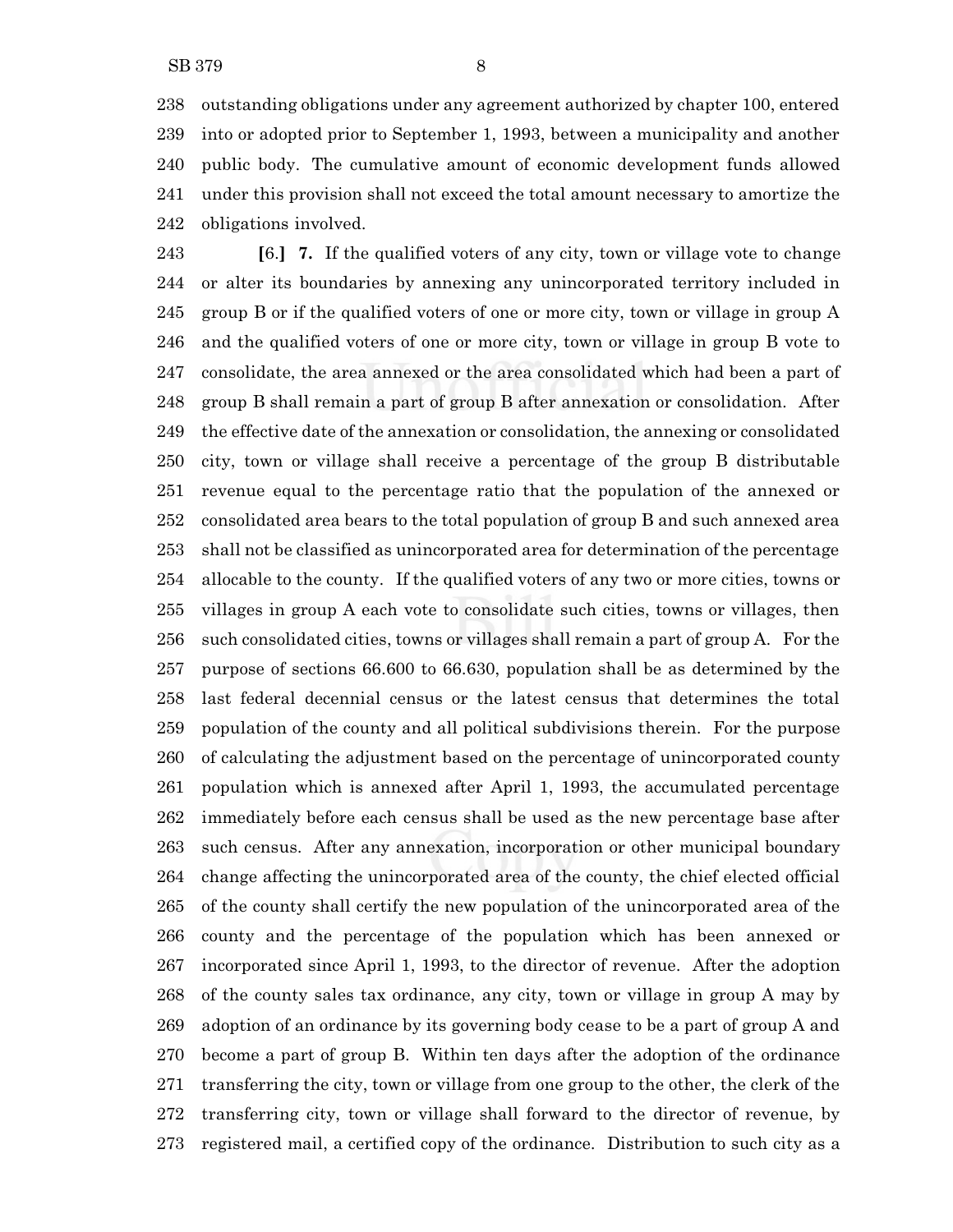part of its former group shall cease and as a part of its new group shall begin on the first day of January of the year following notification to the director of revenue, provided such notification is received by the director of revenue on or before the first day of July of the year in which the transferring ordinance is adopted. If such notification is received by the director of revenue after the first day of July of the year in which the transferring ordinance is adopted, then distribution to such city as a part of its former group shall cease and as a part of its new group shall begin the first day of July of the year following such notification to the director of revenue. Once a group A city, town or village becomes a part of group B, such city may not transfer back to group A.

 **[**7.**] 8.** If any city, town or village shall hereafter change or alter its boundaries, the city clerk of the municipality shall forward to the director of revenue, by registered mail, a certified copy of the ordinance adding or detaching territory from the municipality. The ordinance shall reflect the effective date thereof, and shall be accompanied by a map of the municipality clearly showing the territory added thereto or detached therefrom. Upon receipt of the ordinance and map, the tax imposed by sections 66.600 to 66.630 shall be redistributed and allocated in accordance with the provisions of this section on the effective date of the change of the municipal boundary so that the proper percentage of group B distributable revenue is allocated to the municipality in proportion to any annexed territory. If any area of the unincorporated county elects to incorporate subsequent to the effective date of the county sales tax as set forth in sections 66.600 to 66.630, the newly incorporated municipality shall remain a part of group B. The city clerk of such newly incorporated municipality shall forward to the director of revenue, by registered mail, a certified copy of the incorporation election returns and a map of the municipality clearly showing the boundaries thereof. The certified copy of the incorporation election returns shall reflect the effective date of the incorporation. Upon receipt of the incorporation election returns and map, the tax imposed by sections 66.600 to 66.630 shall be distributed and allocated in accordance with the provisions of this section on the effective date of the incorporation.

 **[**8.**] 9.** The director of revenue may authorize the state treasurer to make refunds from the amounts in the trust fund and credited to any county for erroneous payments and overpayments made, and may redeem dishonored checks and drafts deposited to the credit of such counties. If any county abolishes the tax, the county shall notify the director of revenue of the action at least ninety